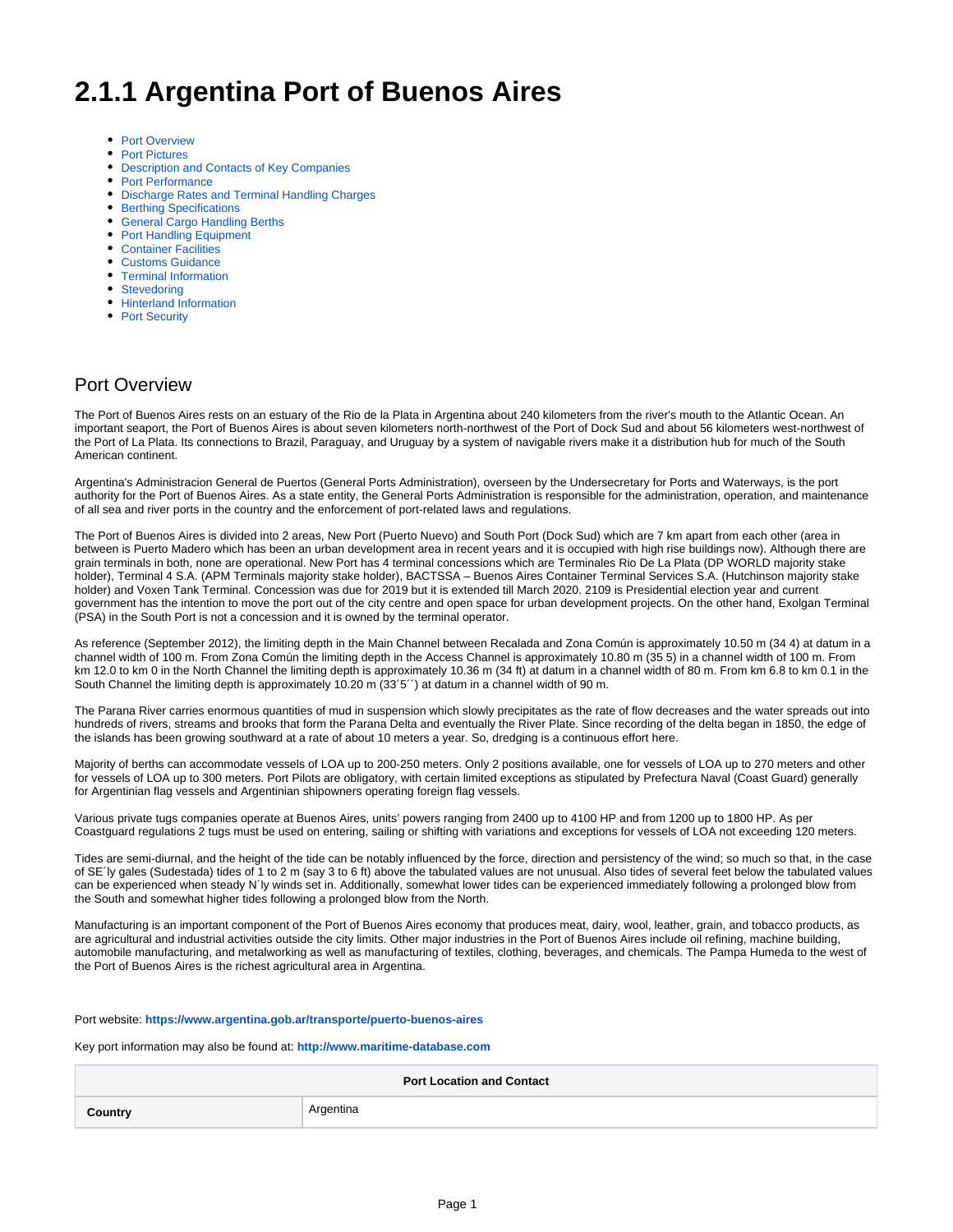| <b>Province or District</b>                                                                       | <b>Buenos Aires</b>                                                                                                                                                                                                                                                                  |
|---------------------------------------------------------------------------------------------------|--------------------------------------------------------------------------------------------------------------------------------------------------------------------------------------------------------------------------------------------------------------------------------------|
| <b>Nearest Town or City with Distance</b><br>from Port                                            | <b>Within Buenos Aires</b>                                                                                                                                                                                                                                                           |
| <b>Port's Complete Name</b>                                                                       | Puerto Buenos Aires                                                                                                                                                                                                                                                                  |
| Latitude                                                                                          | $-34.609030$                                                                                                                                                                                                                                                                         |
| Longitude                                                                                         | -58.373220                                                                                                                                                                                                                                                                           |
| <b>Managing Company or Port</b><br><b>Authority</b>                                               | Administracion General de Puertos S.E. (New Port) and Delegación Dock Sud (South Port)                                                                                                                                                                                               |
| <b>Management Contact Person</b>                                                                  | Gonzalo Mórtola (A.G.P.)                                                                                                                                                                                                                                                             |
| <b>Nearest Airport and Airlines with</b><br><b>Frequent International Arrivals</b><br>/Departures | EZEIZA (MINISTRO PISTARINI) INTERNATIONAL AIRPORT<br>Aerolineas Argentinas, LATAM, Avianca, Gol, Copa Airlines, LAN, TAM, KLM, Air France, Alitalia, Delta<br>Airlines, American Airlines, Turkish Airlines, Iberia Airlines, Qatar Airways, Lufthansa, Emirates, British<br>Airways |

# Port Pictures

<span id="page-1-0"></span>

Additional pictures from the port assessment mission are in this **[link.](https://www.dropbox.com/sh/ibr9oy64zn2w566/AACOro5WXj3JQBYGP3LP1fBSa?dl=0)**

# <span id="page-1-1"></span>Description and Contacts of Key Companies

| New Port Container & Multi-purpose Terminal Operators | • Terminal Rio De La Plata S.A.<br>• Terminal 4 S.A.<br>• BACTSSA |
|-------------------------------------------------------|-------------------------------------------------------------------|
| <b>New Port Tank Terminal</b>                         | Voxen Almacenajes                                                 |
| <b>Dock Sud Container Terminal Operator</b>           | Exolgan S.A.                                                      |

For contact information, please see the following links: **3 Argentina Contact List** and **[Buenos Aires Port Companies.](https://dlca.logcluster.org/download/attachments/49054445/Buenos%20Aires%20Port%20Companies.docx?version=1&modificationDate=1605862333000&api=v2)**

# <span id="page-1-2"></span>Port Performance

There is no port congestion issue and number of vessel calls are on the decline due to reshaping of service structures and growing sizes of the vessels. Higher historical volumes are noted for July, August, September and December.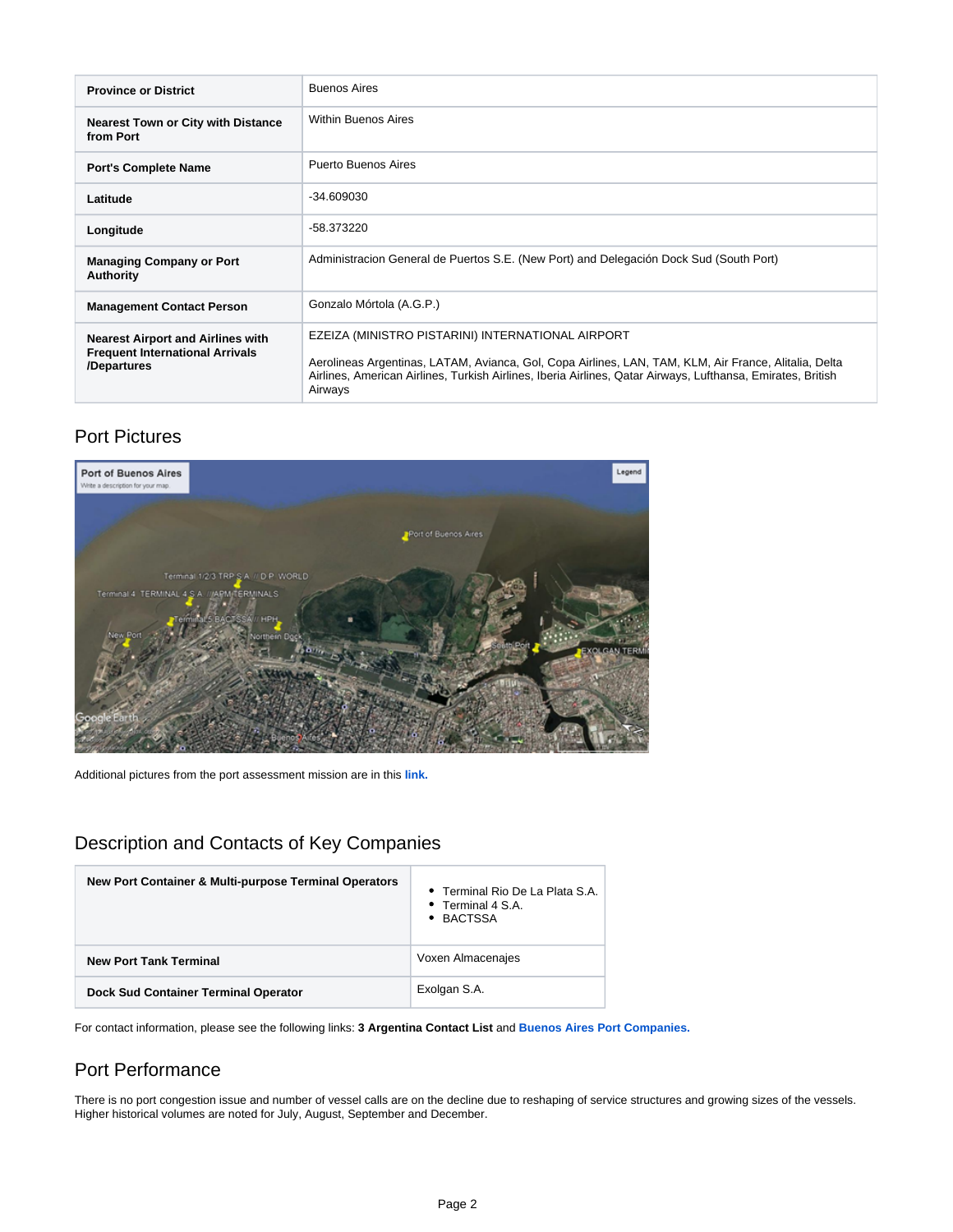| <b>Seasonal Constraints</b>   |               |                                                                                                       |
|-------------------------------|---------------|-------------------------------------------------------------------------------------------------------|
|                               | <b>Occurs</b> | <b>Time Frame</b>                                                                                     |
| <b>Rainy Season</b>           | No            | N/A                                                                                                   |
| <b>Major Import Campaigns</b> | <b>No</b>     | Higher historical volumes are noted for July, August, September and December. (Export & Import Total) |
| <b>Other Comments</b>         | N/A           |                                                                                                       |

| <b>Handling Figures for 2017</b> |         |  |
|----------------------------------|---------|--|
| <b>Vessel Calls</b>              | 764     |  |
| <b>Container Traffic (TEUs)</b>  | 888.000 |  |

| Handling Figures Bulk and Break Bulk for 2017 |                        |  |
|-----------------------------------------------|------------------------|--|
| Bulk (MT)                                     | 1,118,400 (All Liquid) |  |
| Break bulk (MT)                               | O                      |  |

# <span id="page-2-0"></span>Discharge Rates and Terminal Handling Charges

For information on port rates and charges, please see the following links:

### **Port Authority:**

<https://www.argentina.gob.ar/transporte/puerto-ba/comercial>

**Container (Multi-purpose) Terminals:**

[http://www.exolgan.com/tarifario\\_expo.html](http://www.exolgan.com/tarifario_expo.html)

[http://www.exolgan.com/tarifario\\_impo.html](http://www.exolgan.com/tarifario_impo.html)

[https://tarifador.trp.com.ar/tarifador/security!inicio;jsessionid=F90B7C5FA655FE343FE25E4EC541C303.CLUSTER\\_MOBIlE\\_2](https://tarifador.trp.com.ar/tarifador/security!inicio;jsessionid=F90B7C5FA655FE343FE25E4EC541C303.CLUSTER_MOBIlE_2)

[http://www.apm-terminals.com.ar/tarifas\\_exportacion](http://www.apm-terminals.com.ar/tarifas_exportacion)

[http://www.apm-terminals.com.ar/tarifas\\_importacion](http://www.apm-terminals.com.ar/tarifas_importacion)

[http://www.bactssa.com.ar/tarifas/tarifario\\_publico\\_14102011.pdf](http://www.bactssa.com.ar/tarifas/tarifario_publico_14102011.pdf)

### **Tank Terminal:**

<https://www.voxen.com.ar/contacto/>

### <span id="page-2-1"></span>Berthing Specifications

| <b>Type of Berth</b> | Quantity | Length<br>(m | <b>Maximum</b><br>Draft $(m)$ | Comments |
|----------------------|----------|--------------|-------------------------------|----------|
|                      |          |              |                               |          |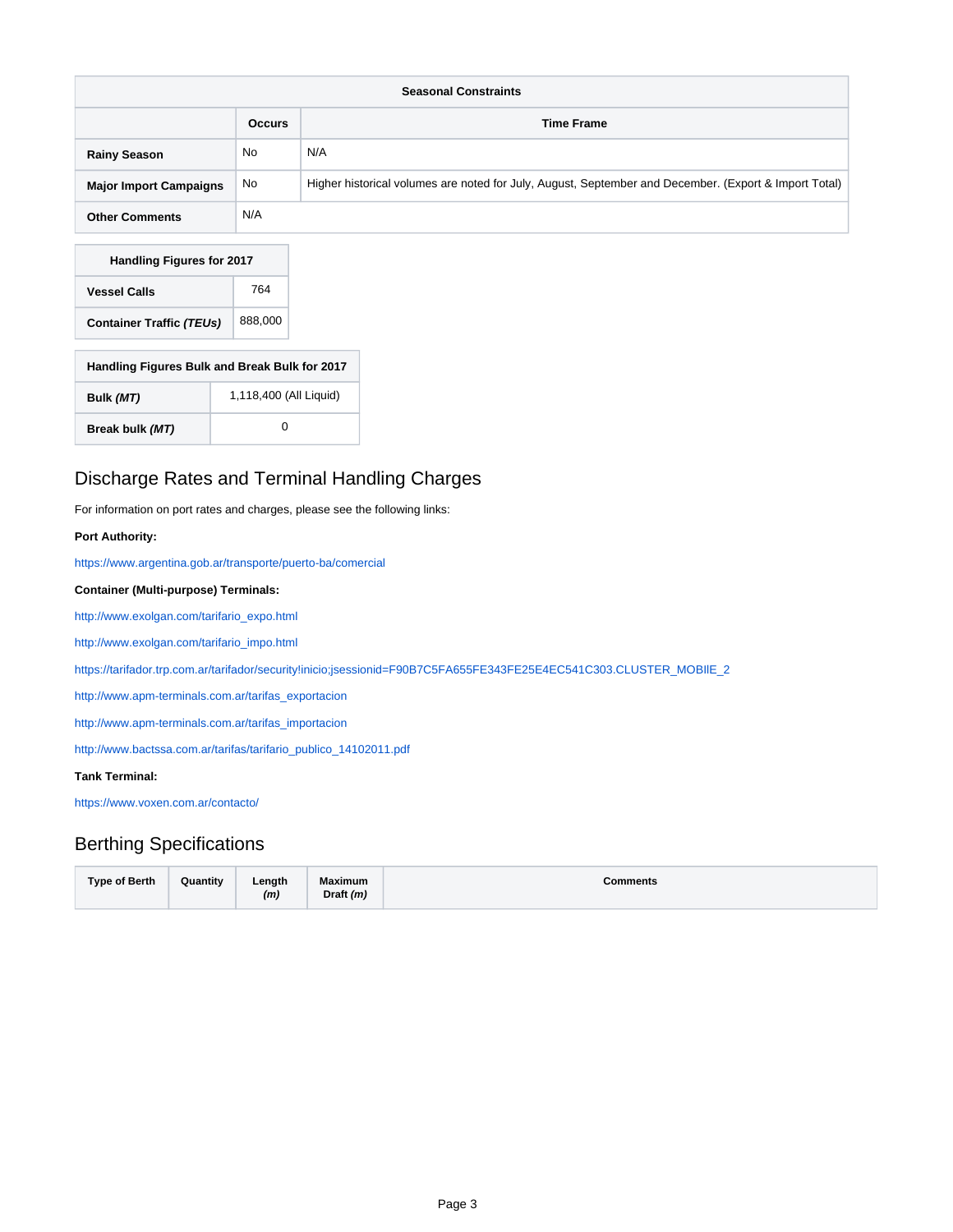| Conventional<br><b>Berth</b>   | 11<br>convention<br>al berths<br>$\cdot$ TRP<br>(4)<br>$\bullet$<br>Terba<br>sa (1)<br>$\bullet$ Dock<br>Sud<br>West<br>Side<br>(6)                                      | 1178 m total<br>$•$ TRP<br>Basin<br>В<br>North<br>(250)<br>m)<br>• Pierhe<br>ad 3<br>(200)<br>m)<br>Terbas<br>٠<br>a<br>Pierhe<br>ad 4<br>(300)<br>m)<br>Dock<br>٠<br>Sud<br>West<br>Side<br><b>Berths</b><br>$9 - 14$<br>(428)<br>m) | $\bullet$ TRP:<br>9.7 <sub>m</sub><br>• Terbasa<br>: 9.4 m<br>Dock<br>٠<br>Sud<br>West<br>Side:<br>7.9 m                                                                                                | Covering New Port, South Port and Dock Sud all together. Terbasa is a grain terminal but it is not<br>operational for years now. TRP Ex Basin A Northside (235 m) is reserve berth and it is included in the<br>figures. TRP Berth 10 is for transhipment/barge/feeder operation and it is included in the figures. Oil<br>and gas berths and jetties not included in mentioned figures. |
|--------------------------------|--------------------------------------------------------------------------------------------------------------------------------------------------------------------------|---------------------------------------------------------------------------------------------------------------------------------------------------------------------------------------------------------------------------------------|---------------------------------------------------------------------------------------------------------------------------------------------------------------------------------------------------------|------------------------------------------------------------------------------------------------------------------------------------------------------------------------------------------------------------------------------------------------------------------------------------------------------------------------------------------------------------------------------------------|
| Container<br><b>Berth</b>      | 16<br>container<br>berths<br>$•$ TRP<br>(9)<br>$\bullet$<br>Termi<br>nal 4<br>(2)<br>$\bullet$<br>Terba<br>sa (2)<br>· BACT<br><b>SSA</b><br>(4)<br>• EXOL<br>GAN<br>(1) | 4805 m total<br>$\bullet$ TRP<br>(1881)<br>m)<br><b>TERMI</b><br>٠<br>NAL 4<br>(674)<br>m)<br>TERBA<br>٠<br>SA<br>(585)<br>m)<br>• BACTS<br>AA<br>(665)<br>m)<br>٠<br><b>EXOL</b><br>GAN<br>(1000)<br>m)                              | $•$ TRP:<br>$8.4 -$<br>10.6 <sub>m</sub><br>• Termina<br>$14:9.1-$<br>10 <sub>m</sub><br>• Terbasa<br>$:6.6-$<br>9.4 <sub>m</sub><br>• BACTS<br>SA: 8.6-<br>10 <sub>m</sub><br>• EXOLG<br>AN:<br>11.9 m | Covering New Port, South Port and Dock Sud all together. Terbasa is a grain terminal but it is not<br>operational for years now.                                                                                                                                                                                                                                                         |
| Silo Berth                     | Terbasa (2)                                                                                                                                                              | 585 m                                                                                                                                                                                                                                 | $6.6 - 7 m$                                                                                                                                                                                             | Not operational                                                                                                                                                                                                                                                                                                                                                                          |
| <b>Berthing</b><br><b>Tugs</b> | Yes                                                                                                                                                                      |                                                                                                                                                                                                                                       |                                                                                                                                                                                                         |                                                                                                                                                                                                                                                                                                                                                                                          |
| <b>Water Barges</b>            | Yes                                                                                                                                                                      |                                                                                                                                                                                                                                       |                                                                                                                                                                                                         |                                                                                                                                                                                                                                                                                                                                                                                          |

Berth Assignment: Requests are made directly to the terminals and the Port Administration (AGP) must also be kept informed. For all Dock Sud berths, application must be made to the Dock Sud authority (Delegación Dock Sud) and to the terminal operators via the ship's agent. Free pratique: Must be requested by cable, telex or fax via ship's agent but is only granted on the Port Health Doctor's visit alongside. At the first port of call vessels must fly the "Q" flag on entry.

# <span id="page-3-0"></span>General Cargo Handling Berths

<span id="page-3-1"></span>

| Cargo Type                           | <b>Berth Identification</b>                                                                                                                                                                                             |
|--------------------------------------|-------------------------------------------------------------------------------------------------------------------------------------------------------------------------------------------------------------------------|
| Imports -<br><b>Bagged Cargo</b>     | TRP (Basin B North) / Dock Sud Berths 9 to 14 (West Side)                                                                                                                                                               |
| Exports -<br><b>Bagged Cargo</b>     | TRP (Basin B North) / Dock Sud Berths 9 to 14 (West Side)                                                                                                                                                               |
| Imports and<br><b>Exports - RoRo</b> | Containers: TRP (Pier 1, Pier 2, Basin C South), Terminal 4 (Basin C-West, Basin C-North), Terbasa (Berth 1&2), BACTSSA<br>(Basin D-West, Basin D-North, Pierhead No. 5), Exolgan (Frontage)<br>Ro-Ro: TRP (Pierhead 3) |
| <b>Other Imports</b>                 | Exports Liquid Tank Terminal Voxen operating from Basin E                                                                                                                                                               |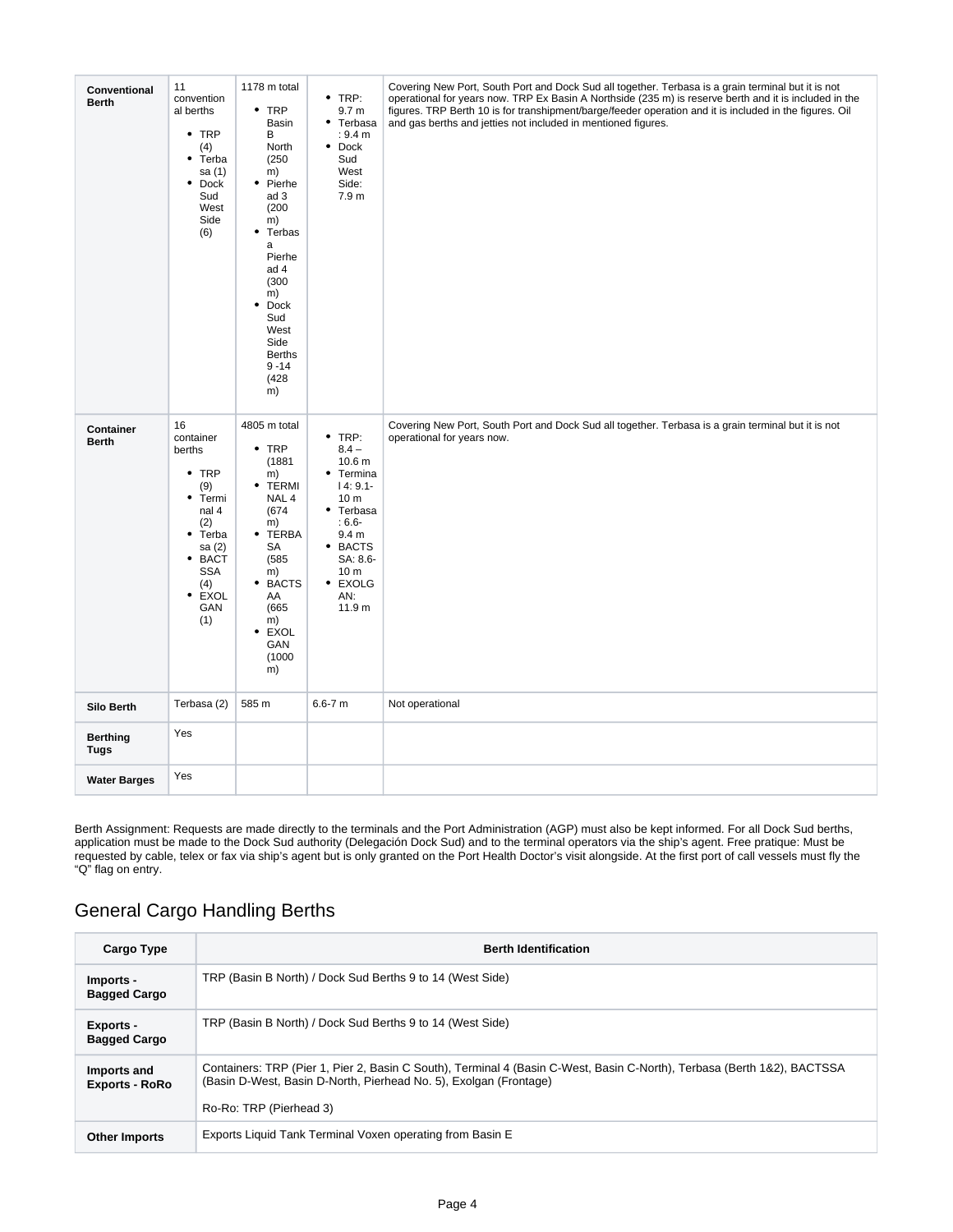# Port Handling Equipment

Port handling equipment is managed privately. Port Equipment Container (Multi-purpose) Terminals are concessions to private terminal operators and equipment are managed privately. Public berths are managed directly government (port authority) but equipment is provided by private stevedoring companies.

Available services: Port Pilots, Tugs, Shore linesmen, launches, rat guards (80 cm, must), fenders (must), galley and hold refuse, fumigation, ship's gangway watchmen (must for all foreign flag vessels over 2000GRT), repairs afloat (Coastguard and terminal permission required), dry-docks, divers, compass and direction finder adjustments, marine salvage, safety equipment, victuals–usual ship's stores, bunkers and lub-oils, slops, electric power, shore cranes and dockside equipment (in addition to terminal operators, stevedoring companies outside these terminals have equipment and mobile cranes of varying lifting capacities are available for hire), floating cranes (Satecna 1, Magnus 6, Magnus 9), fresh water and port visits.

| Equipment                                             | Available | <b>Total Quantity and Capacity Available</b>                                                                                                                                                                                                                                                                                                                                                                                                                                                                                                                             | <b>Comments on Current Condition and Actual Usage</b>                                                                                                        |
|-------------------------------------------------------|-----------|--------------------------------------------------------------------------------------------------------------------------------------------------------------------------------------------------------------------------------------------------------------------------------------------------------------------------------------------------------------------------------------------------------------------------------------------------------------------------------------------------------------------------------------------------------------------------|--------------------------------------------------------------------------------------------------------------------------------------------------------------|
| <b>Dockside Crane</b>                                 | Yes       | Terminal 4 S.A. (2 X Ceretti Tanfanni, 35 MT capacity)                                                                                                                                                                                                                                                                                                                                                                                                                                                                                                                   | N/A                                                                                                                                                          |
| <b>Container Gantries</b>                             | Yes       | • 25 at New Port (15) and 10 at Dock Sud (10)<br>• 22 at Super Post-Panamax STS (41 to 51.25 MT)<br>• 3 at Panamax STS                                                                                                                                                                                                                                                                                                                                                                                                                                                   | In actual usage and in working condition:<br>• TRP (10 Super Post Panamax)<br>• BACTSSA (5 Super Post Panamax)<br>• Exolgan (7 Super Post Panamax+3 Panamax) |
| <b>Mobile Cranes</b>                                  | Yes       | 10 in total<br>$\bullet$ TRP: 5 in total<br>• 3 units HANGZHOU HAIHONG AUTOTRADE<br>$-$ (50 MT capacity)<br>• 2 units GOTTWALD (52 MT and 35 MT<br>capacities)<br>• TERMINAL 4: 4 units Liebherr LHM600 (208 MT<br>capacity)<br>• BACTSSA: 1 Liebherr LHM 400 (100 MT capacity)                                                                                                                                                                                                                                                                                          | Actual usage and working condition.                                                                                                                          |
| <b>Reach stacker</b>                                  | Yes       | 61 in total<br>• TRP: 24 units<br>• 3 units Taylor Heavy Top Lifter (30 MT<br>capacity)<br>• 4 units Kalmar Reach Stacker (45 MT<br>capacity)<br>• 17 units Kalmar Empty Container Handler 10<br>MT (capacity)<br>• Terminal 4: 15 units<br>• 12 units SMV Reach Stacker (45 MT capacity)<br>• 3 units SMV Empty Container Handler (10<br>MT capacity)<br>• BACTSSA: 12 units<br>• 6 units KALMAR Reach Stacker (45 MT<br>capacity)<br>• 6 units KALMAR Empty Container Handler<br>(10 MT capacity)<br>• EXOLGAN: 12 units<br>• 12 units Empty & Full Container Handlers | N/A                                                                                                                                                          |
| RoRo Tug master (with<br>Trailer)                     | <b>No</b> | N/A                                                                                                                                                                                                                                                                                                                                                                                                                                                                                                                                                                      | N/A                                                                                                                                                          |
| <b>Grain Elevator with Bagging</b><br><b>Machines</b> | No        | N/A                                                                                                                                                                                                                                                                                                                                                                                                                                                                                                                                                                      | N/A                                                                                                                                                          |
| <b>Transtainer</b>                                    | Yes       | 62 RTGs in total<br>• TRP: 25 units PACECO RTGs (40 MT capacity)<br>• TERMINAL 4: None<br>• ACTSSA: 13 units KALMAR RTGs (40 MT capacity)<br>• EXOLGAN: 24 RTGs                                                                                                                                                                                                                                                                                                                                                                                                          | Mostly for the container blocks within terminals rather<br>than railway operation.                                                                           |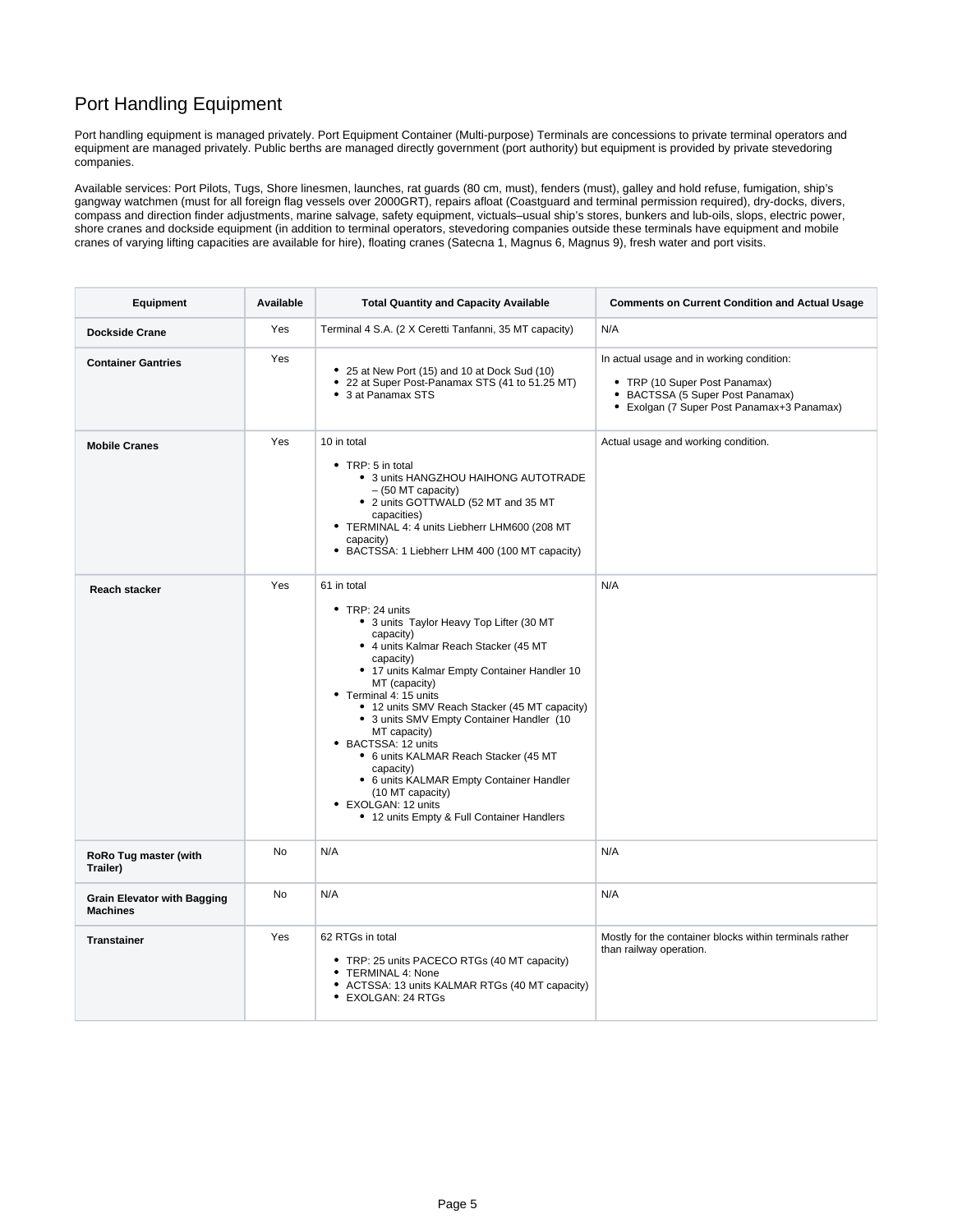| <b>Forklifts</b> | Yes | 68 in total<br>$\bullet$ TRP: 28 units<br>• 2 units Kalmar forklifts (37 MT capacity)<br>• 3 units Hyster forklifts (7.5 MT capacity)<br>• 3 units Hyster forklifts (4.5 MT capacity)<br>• 20 units Toyota forklifts (2.5 MT capacity)<br>• TERMINAL 4: 11 units<br>• 1 unit TCM forklift (12 MT capacity)<br>• 10 units Caterpillar forklifts (2.5 MT capacity)<br>• BACTSSA: 17 units Hyster forklifts (7.5 MT<br>capacity)<br>• EXOLGAN: 12 forklifts | N/A                                   |
|------------------|-----|----------------------------------------------------------------------------------------------------------------------------------------------------------------------------------------------------------------------------------------------------------------------------------------------------------------------------------------------------------------------------------------------------------------------------------------------------------|---------------------------------------|
| <b>Trucks</b>    | Yes | 67 in total<br>$\cdot$ TRP<br>• 45 units Otawa Terminal Tractor (50 MT<br>capacity)<br>• TERMINAL 4<br>• 2 units Ford F4000 (4 MT capacity)<br>• 2 units Ford Ranger<br>• BACTSSA<br>• 18 units terminal tractor (50 MT capacity)                                                                                                                                                                                                                        | EXOLGAN information is not available. |
| <b>Trailers</b>  | Yes | 93 in total<br>• TRP: 48 units Vulcano 40-ft container trailer (50 MT<br>capacity)<br>• TERMINAL 4: None<br>• BACTSSA: 45 units Darwin 40-ft container trailer<br>(50 MT capacity)                                                                                                                                                                                                                                                                       | EXOLGAN information is not available. |

# <span id="page-5-0"></span>Container Facilities

Main port activity in Buenos Aires Port is for containerized volumes. In 2017, almost 87% of the volumes moved are containerized cargo, excludingExolgan (PSA) Container Terminal figures(as it is technically not inside Buenos Aires Port).

- TRP (Terminal 1/2/3, DP World): 522,300 TEUs and 58.8% market share.
- BACTSSA (Terminal 5, Hutchinson): 205,900 TEUs and 23.2% market share.
- TERMINAL 4 (APM): 159,800 TEUs and 18 market share.

Please see below links for shipping lines and which strings are calling each terminal (Due to nature of the business this is updated frequently so only the links are provided):

- TRP:<http://www.trp.com.ar/la-empresa/traficos>
- TERMINAL 4: [http://www.apm-terminals.com.ar/operadores\\_maritimos](http://www.apm-terminals.com.ar/operadores_maritimos)
- BACTSSA:<http://www.bactssa.com.ar/terminal-on-line/proximos-arribos/>
- EXOLGAN:<http://www.exolgan.com/armadores.html>

| <b>Facilities</b>           | 20 and 40 ft                                                                                                     |
|-----------------------------|------------------------------------------------------------------------------------------------------------------|
| <b>Container Facilities</b> | 4 Container Terminals with a total of 16 berthing positions and 4805 meters quay with drafts in between 8,4-10,6 |
| Available                   | meters.                                                                                                          |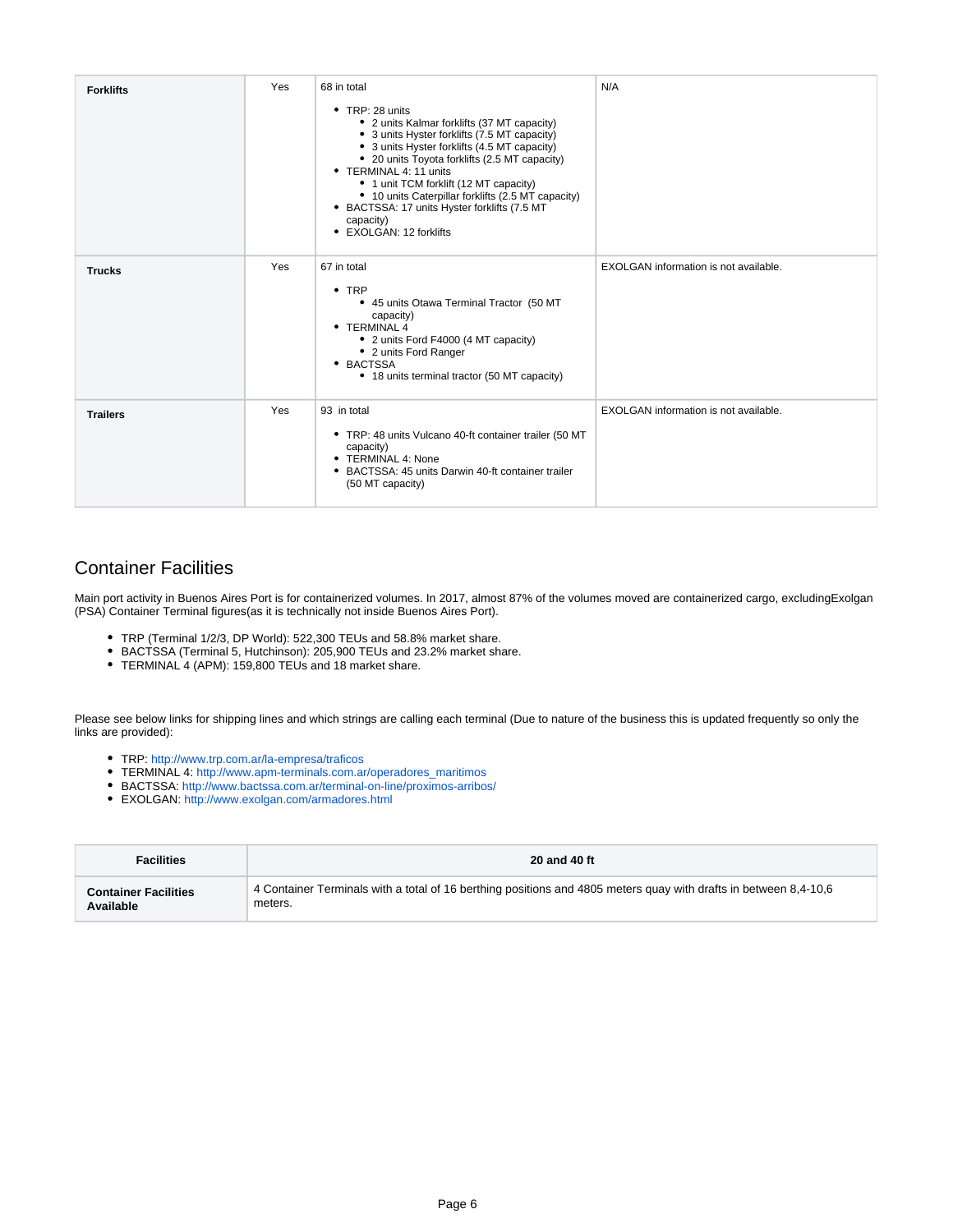| <b>Container Freight Station</b><br>(CFS)                           | BACTSSA and EXOLGAN are primary options for CFS operation.                                                                                                                                                                                                                                                                                                                                                                                                                                                                                                                                                                                                                                                                                                                                                                                                                                                                                                                                                                                                                                                                                                                                                                      |
|---------------------------------------------------------------------|---------------------------------------------------------------------------------------------------------------------------------------------------------------------------------------------------------------------------------------------------------------------------------------------------------------------------------------------------------------------------------------------------------------------------------------------------------------------------------------------------------------------------------------------------------------------------------------------------------------------------------------------------------------------------------------------------------------------------------------------------------------------------------------------------------------------------------------------------------------------------------------------------------------------------------------------------------------------------------------------------------------------------------------------------------------------------------------------------------------------------------------------------------------------------------------------------------------------------------|
|                                                                     | TRP: Terminal 4, 3558 $m2$                                                                                                                                                                                                                                                                                                                                                                                                                                                                                                                                                                                                                                                                                                                                                                                                                                                                                                                                                                                                                                                                                                                                                                                                      |
|                                                                     | <b>BACTSSA</b>                                                                                                                                                                                                                                                                                                                                                                                                                                                                                                                                                                                                                                                                                                                                                                                                                                                                                                                                                                                                                                                                                                                                                                                                                  |
|                                                                     | • Bonded Warehouse Wilson A -Covered Area 7859 m <sup>2</sup><br>General storage 6400 m <sup>2</sup><br>٠<br>Lockers for valuable cargo 100 $\mathrm{m}^2$<br>٠<br>Controlled temperature chamber 100 m <sup>2</sup><br>٠<br>Shed area 1259 m <sup>2</sup><br>1800 pallets on racks, 1400 pallets on the ground storage capacity<br>٠<br>Stuffing, stripping, storage for non-palletized cargo<br>Palletized cargo<br>٠<br>Stock control<br>Storage for bonded cargo<br>Fragile cargo handling<br>٠<br>Mobile vacuum system for grain handling<br>٠<br>IMO cargo storage certificate<br>٠<br>security and CCTV<br>٠<br>operation coordination<br>٠<br>cargo clearance on trucks<br>reefer cargo container control<br>٠<br>cross-docking<br>customs clearance inspection<br>٠<br>project cargo coordination and handling on-line information<br>integrated to terminal bonded services<br>٠<br><b>EXOLGAN</b><br>• 12000 $m^2$ area<br>$\bullet$ 1500 m <sup>2</sup> indoors<br>private security,<br>٠<br>CCTV,<br>٠<br>handling of palletized and oversized cargo, coils, rack storage, RO-RO loads, labelling, repackaging, reefer<br>٠<br>consolidation, and lashing.<br>Senasa-authorized for citrus shipments tracing.<br>٠ |
| <b>Refrigerated Container</b><br><b>Stations</b>                    | Available in BACTSSA and EXOLGAN CFS.                                                                                                                                                                                                                                                                                                                                                                                                                                                                                                                                                                                                                                                                                                                                                                                                                                                                                                                                                                                                                                                                                                                                                                                           |
| <b>Other Capacity Details</b>                                       | N/A                                                                                                                                                                                                                                                                                                                                                                                                                                                                                                                                                                                                                                                                                                                                                                                                                                                                                                                                                                                                                                                                                                                                                                                                                             |
| <b>Daily Take Off Capacity</b><br>(Containers per Day)              | N/A                                                                                                                                                                                                                                                                                                                                                                                                                                                                                                                                                                                                                                                                                                                                                                                                                                                                                                                                                                                                                                                                                                                                                                                                                             |
| <b>Number of Reefer</b><br><b>Stations</b><br>(Connection Points)   | 3822 Plugs<br>• TRP $-$ 1320 plugs<br>TERMINAL 4 - 474 plugs<br>٠<br>• BACCTSA - 720 plugs<br>EXOLGAN - 1308 plugs<br>٠                                                                                                                                                                                                                                                                                                                                                                                                                                                                                                                                                                                                                                                                                                                                                                                                                                                                                                                                                                                                                                                                                                         |
| <b>Emergency Take-off</b><br>Capacity                               | N/A                                                                                                                                                                                                                                                                                                                                                                                                                                                                                                                                                                                                                                                                                                                                                                                                                                                                                                                                                                                                                                                                                                                                                                                                                             |
| Off take Capacity of Gang<br><b>Shift</b><br>(Containers per Shift) | N/A                                                                                                                                                                                                                                                                                                                                                                                                                                                                                                                                                                                                                                                                                                                                                                                                                                                                                                                                                                                                                                                                                                                                                                                                                             |

### <span id="page-6-0"></span>Customs Guidance

DGA (Direccion General de Aduanas – General Customs Bureau) is operating under AFIP (Administracion Federal de Ingresos Publicos – Public Revenue Federal Administration) administration. Customs Work Hours: Mon-Fri 09:00-17:00.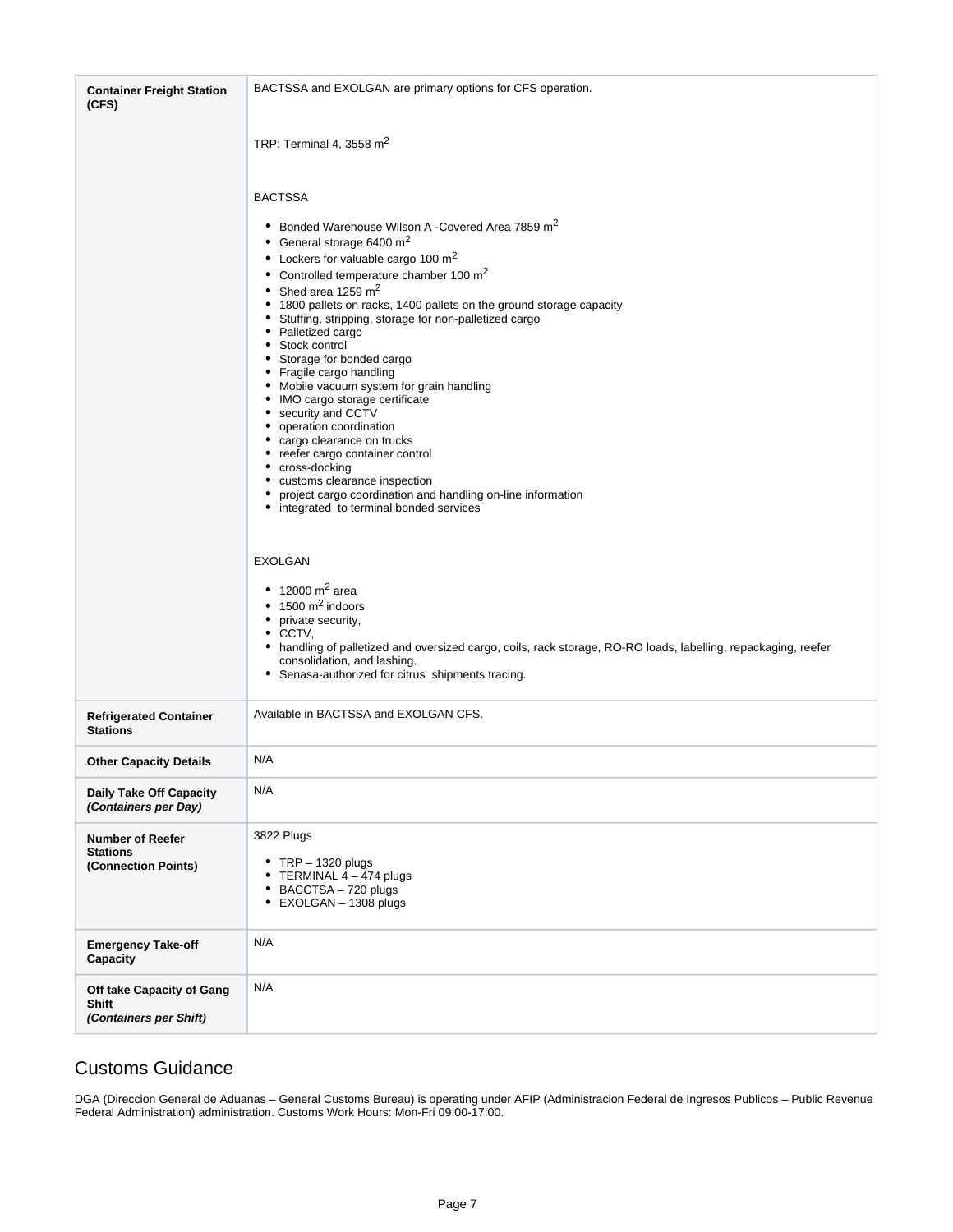Argentina is a member of MERCOSUR **(**Mercado Común del Sur). Mercosur was created in 1991 when Argentina, Brazil, Paraguay, and Uruguay signed the Treaty of Asuncion, an accord calling for the "free movement of goods, services, and factors of production between countries." The four countries agreed to eliminate customs duties, implement a common external tariff (CET) of 35 percent on certain imports from outside the bloc, and adopt a common trade policy toward outside countries and blocs. The charter members hoped to form a common market like European Union, and even considered introducing a common currency.

It is imperative to work with a well-recognized customs broker for smooth export customs clearance as it could be quiet bureaucratic process, yet customs services have much improved by the introduction of Maria online declaration system which all customs agents and terminals are connected to. Shipping lines needs to present export manifest prior to vessel sailing so any cargo that is not declared to customs 24-48 hours prior to ETS of subject vessel will risk cut-off and roll-over to the next call.

Speaking for containerized cargo, all export and import containers are x-rayed within the port terminals in accordance to customs regulations.

#### **Inspection Harmonised System**

Argentina uses the Harmonised Commodity Description and Coding System, generally referred to as the 'Harmonised System,' developed by the World Customs Organisation. The system comprises nearly 5,000 commodity groups, each identified by a six-digit code, and is utilised by m Argentine Customs, which is affiliated with the Ministry of Economy and Public Finance, has a three-tiered classification system related to goods inspection:

- Green: Customs clearance takes place without physical inspection.
- Orange: Only documentation is inspected.
- Red: Both goods and documents are inspected.  $\bullet$

A form declaring quantities and composition of goods must also be provided to the Ministry of Industry ten days before clearing Customs. All documents presented to Argentinean authorities must be in Spanish or be accompanied with a translation from a certified translator. As a member of Mercosur, Argentina applies the common external tariff (CET), which is between around 0 and 20% for most products. Some automotive goods face a tariff up to 35%. Information technology and capital goods are temporarily exempt from the CET.

In addition to import tariffs, there are other fees, including:

- VAT of 10.5% or 21% on CIF. If imported goods are for resale, the rate is 5.5% or 10% VAT on CIF.
- Though there are some exceptions, there is a 0.5% statistics fee on CIF.
- A 3% of anticipated profit tax for retail goods.
- And a 1.5% gross income tax.

### <span id="page-7-0"></span>Terminal Information

#### **Multipurpose Terminal**

TRP and Terminal 4 are multi-purpose terminals. Exolgan is also able to handle RO-RO vessels.

#### **Grain and Bulk Handling**

There is only liquid bulk operation in Buenos Aires Port. 2017 volumes for grain shipments is zero. Voxen has 2 Tank Terminals inside the port area which are connected to the quay with pipelines. It can support combustible, vegetable oil, mineral oil, caustic soda, fertilizer, biodiesel shipments.

Voxen Terminal 1: Total 7000m3 Tank capacity with tanks 250 m3 to 500 m3, ships with LOA 200 M can be operated, heating for the tanks and pipes.

Voxen Terminal 2: It is construction is supposed to be started in 2016 with 13600 m3 tank capacity.

#### **Main Storage Terminal**

Main operation in Buenos Aires Port is for containerized cargo.

| <b>Storage Type</b>       | <b>Number of Storage Facilities</b>            | Area $(m^2)$ |
|---------------------------|------------------------------------------------|--------------|
| <b>Bagged Cargo</b>       | N/A                                            | N/A          |
| <b>Refrigerated Cargo</b> | Container terminals for reefer containers only | N/A          |
| <b>General Cargo</b>      | <b>Container Terminals</b>                     | N/A          |

### <span id="page-7-1"></span>**Stevedoring**

Flat rates are quoted by all terminal operators as also by private stevedoring companies operating at Dock Sud public berths.

### <span id="page-7-2"></span>Hinterland Information